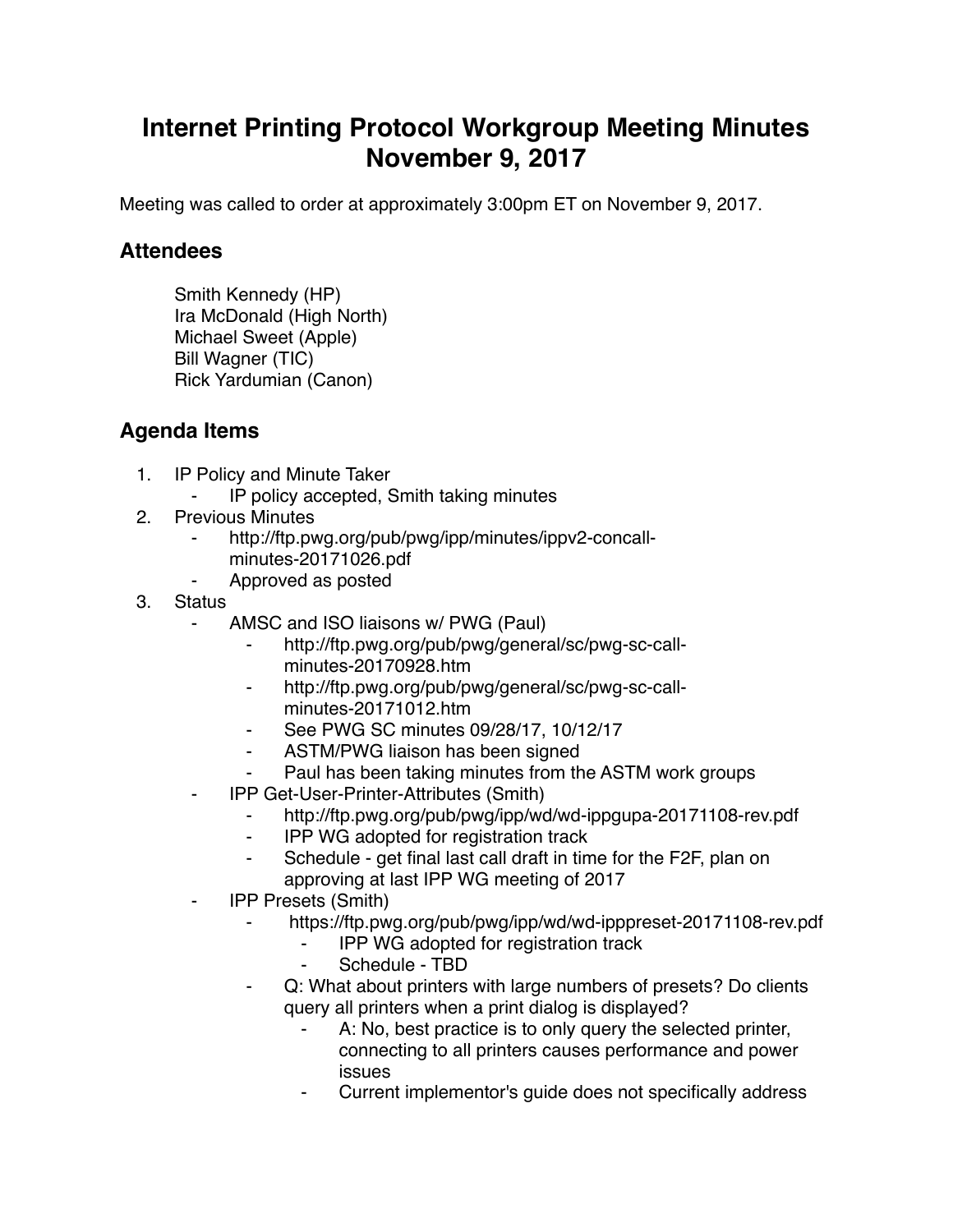this, power, or network bandwidth concerns

- Probably worth talking about in a future update
- **IPP HTTP Authentication white paper (Smith)** 
	- http://ftp.pwg.org/pub/pwg/ipp/whitepaper/tb-ippauth-20170803.pdf
	- ⁃ PWG F2F review on 08/10/17
	- ⁃ Mike owes some OAuth updates to Smith (hopefully before the F2F)
	- Schedule TBD
- ⁃ "job-password" and "job-save-disposition" (Smith)
	- http://www.pwg.org/archives/ipp/2017/019238.html
	- ⁃ Discussed at IPP WG on 06/29/17 and mailing list through 08/17/17
	- ⁃ Schedule awaiting further input from Smith, Mike, Ira
- 4. Review of IPP Registration Requests (Mike)
	- http://www.pwg.org/archives/ipp/2017/019392.html
		- ⁃ "print-color-mode" value 'auto-monochrome'
			- ⁃ Approved no objections
- 5. Review of IPP System Service (Ira/Mike)
	- http://ftp.pwg.org/pub/pwg/ipp/wd/wd-ippsystem10-20170910-rev.pdf
	- ⁃ Prototype draft PWG F2F review on 08/09/17 completed
	- ⁃ Schedule prototype in "ippserver" Stable draft in Q4 2017
	- ⁃ Section 2.4:
		- ⁃ Add DPA with reference to ISO 10175
	- Section 5.4:
		- ⁃ Line 798: Capitalize "Systems"
		- ⁃ Line 800: Add [ISO10175] reference for DPA
		- ⁃ Line 831: Capitalize "Systems"
		- ⁃ Line 838: Missing space before [RFC3996], "Cancel-Subscription" (missing hyphen)
	- ⁃ Section 6:
		- Line 964: Drop "of the originating Operator or Administrator"
	- Section 6.1.6:
		- ⁃ Line 1411: 'MUST return THE "resource-id"' (missing "the")
		- Line 1421: "printer-uri" not "system-uri"
	- Global: Check for 'return "resource-id"' and add missing "the"
	- Discuss: Move Create-Xxx operations from Resource/Subscription operations to System operations
		- Create-Xxx targets the System object, so they are System operations (like in 8011 Print-Xxx and Create-Job are Printer operations)
	- ⁃ Section 6.4:
		- Line 2135: Missing leading quote before "printer-message-fromoperator"
	- Section 8.1:
		- Add text, discuss at the F2F...
	- Section 8.2:
		- Line 3950: Maybe client-error-not-found? Discuss
		- ⁃ Work on a shorthand (use system-uri in place of printer-uri?)